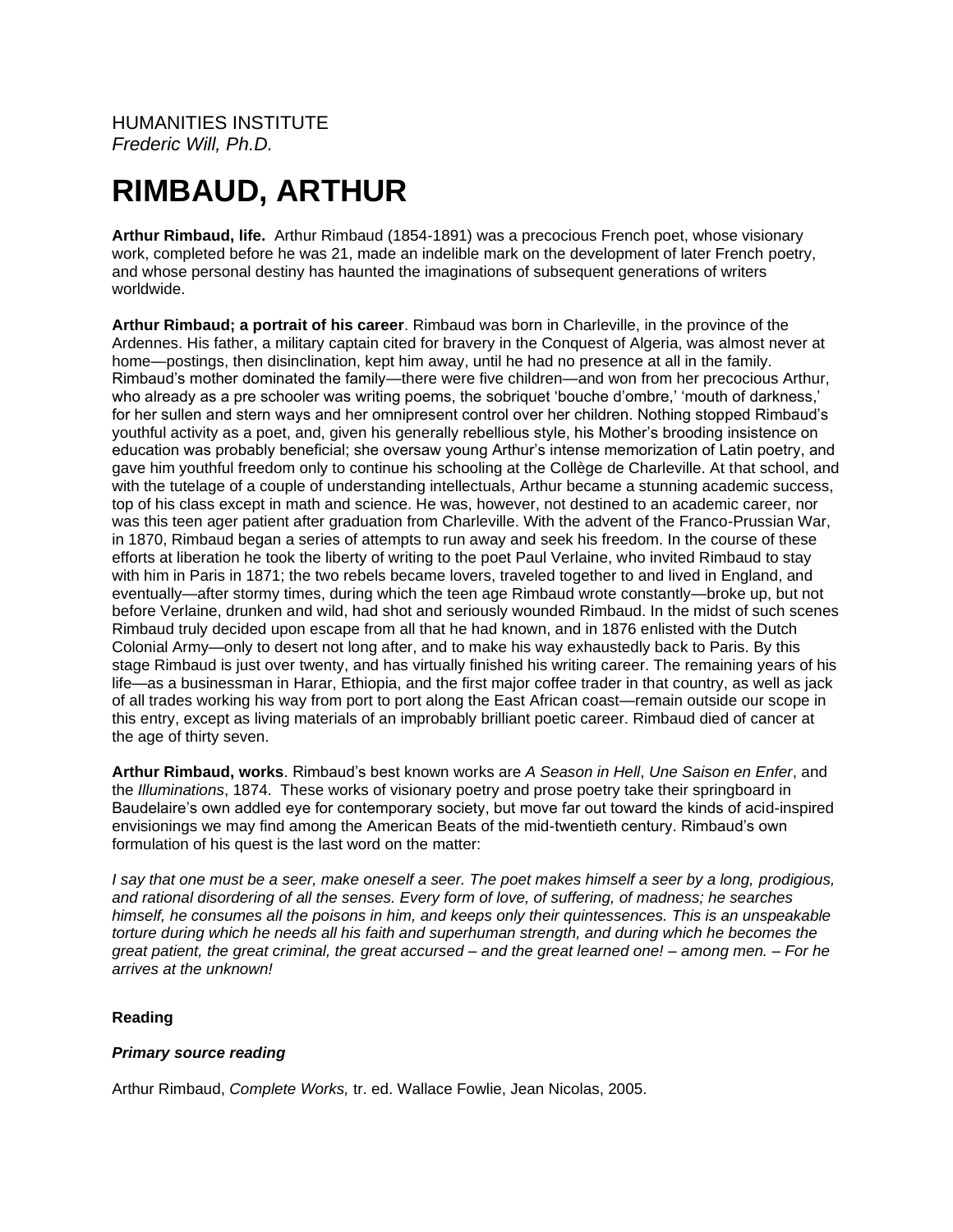## *Secondary source reading*

Wilson, Edmund, *Rimbaud: the Double Life of a Rebel*, 2000.

### *Further reading*

Nicholl, Charles, *Somebody Else: Arthur Rimbaud in Africa (1882-91),* 1999.

## *Original language reading*

Jeancolas, Claude, *Passion Rimbaud: L'Album d'une vie*, 1998.

#### **Suggested paper topics**

Rethink the scandalous relation between Rimbaud and Paul Verlaine. Would we not still today, after we have 'seen everything,' be startled by such a public relationship? (Or would we?) What kind of contempt for settled social norms was driving these writers? Did it lie in 'hatred of the bourgeoisie'?

Look into Rimbaud's career as a coffee trader, after he stopped writing at the age of twenty. Was Rimbaud successful as a businessman? What kind of trading operations did he supervise in Harar? Was the poet-visionary still at work in him there?

#### **Excerpt**

<http://www.poemhunter.com/poem/childhood-70/>

That idol, black eyes and yellow mop, without parents or court, nobler than Mexican and Flemish fables; his domain, insolent azure and verdure, runs over beaches called by the shipless waves, names ferociously Greek, Slav, Celt.

At the border of the forest-- dream flowers tinkle, flash, and flare,- the girl with orange lips, knees crossed in the clear flood that gushes from the fields, nakedness shaded, traversed, dressed by rainbow, flora, sea.

Ladies who stroll on terraces adjacent to the sea; baby girls and giantesses, superb blacks in the verdigris moss, jewels upright on the rich ground of groves and little thawed gardens,- young mothers and big sisters with eyes full of pilgrimages, sultanas, princesses tyrannical of costume and carriage, little foreign misses and young ladies gently unhappy. What boredom, the hour of the 'dear body' and 'dear heart.' II. It is she, the little girl, dead behind the rosebushes. -- The young mamma, deceased, comes down the stoop.-- The cousin's carriage creaks on the sand.-- The little brother (he is in India!) there,

before the western sky in the meadow of pinks.

The old men who have been buried upright in the rampart overgrown with gillyflowers. Swarms of golden leaves surround the general's house.